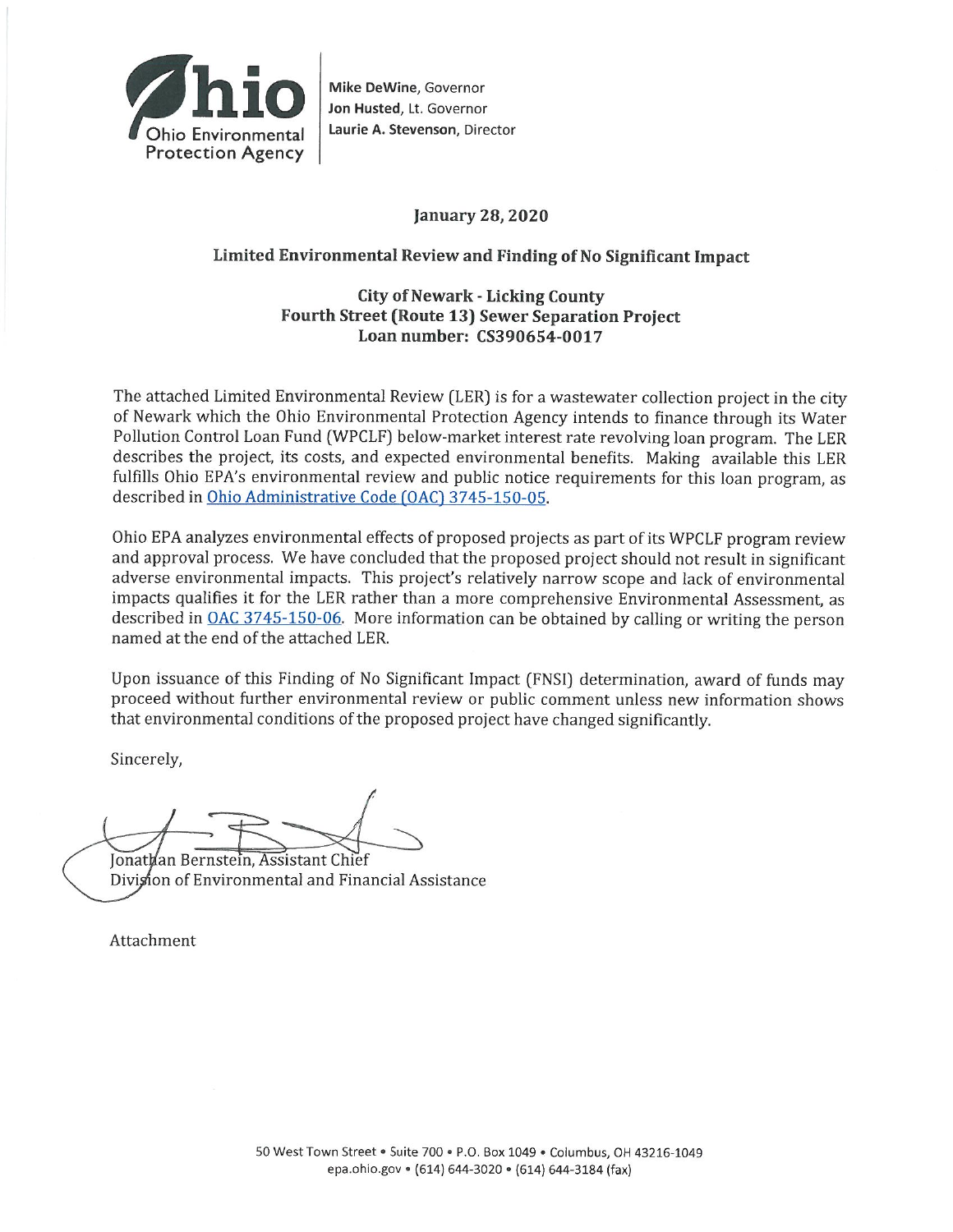#### **LIMITED ENVIRONMENTAL REVIEW**

### **Project Identification**

Project: Fourth Street (Route 13) Sewer Separation Project

Applicant: Roger Loomis, Utilities Superintendent City of Newark 34 South Fifth Street Newark, Ohio 43055

Loan Number: CS390654-0017

### **Project Summary**

The City of Newark has applied for funding from Ohio EPA's Water Pollution Control Loan Fund (WPCLF) for the Fourth Street (Route 13) Sewer Separation Project (here forward referred to as the "Fourth Street Project"). The project is intended to separate and replace approximately 7,410 linear feet (LF) of aged and failing combined sewer primarily along Route 13 between Route 16 and the South Fork Licking River, and to reduce combined sewer overflows  $(CSO)^1$  $(CSO)^1$ . The total estimated loan for the project is \$21,219,367, with construction scheduled to begin in the first quarter of 2020 and be completed in 48 months.

### **History & Existing Conditions**

Located within Licking County, Newark's collection system service area encompasses roughly 9,000 acres and is primarily within the municipal city limits. Newark's collection system consists of approximately 200 miles of combined and sanitary sewers, and 16 sanitary lift stations. The Newark Wastewater Treatment Plant (WWTP) is located at 1003 East Main Street, adjacent to the Licking River. The collection system and treatment facility serve approximately 47,000 residential customers, as well as numerous commercial and industrial customers.

Combined sewers make up approximately 18% of Newark's collection system. Roughly 1,183 acres contribute surface runoff to the existing combined sewer system and subsequently to the CSO diversion structures. 4% of Newark's sewers will be approaching the end of their useful life within the next 20 years. Recently Newark has adopted an integrated approach to address their aging combined sewers as part of their asset renewal program, in conjunction with providing CSO control. With the WPCLF-funded *City of Newark Downtown Sewer Separation Project* and other downtown sewer projects nearing completion, Newark is replacing their aging combined sewers in

<span id="page-1-0"></span> $1$  Combined sewer systems are sewers that are designed to collect rainwater runoff, domestic sewage and industrial wastewater in the same pipe. Most of the time, combined sewer systems transport all of their flow to a sewage treatment plant where it is treated and then discharged to a water body. During periods of heavy rainfall or snowmelt the combined flow volume in a combined sewer system can exceed the capacity of the sewer system or treatment plant. For this reason, combined sewer systems are designed to overflow occasionally (combined sewer overflow) and discharge excess combined sewage directly to nearby streams, rivers or other water bodies.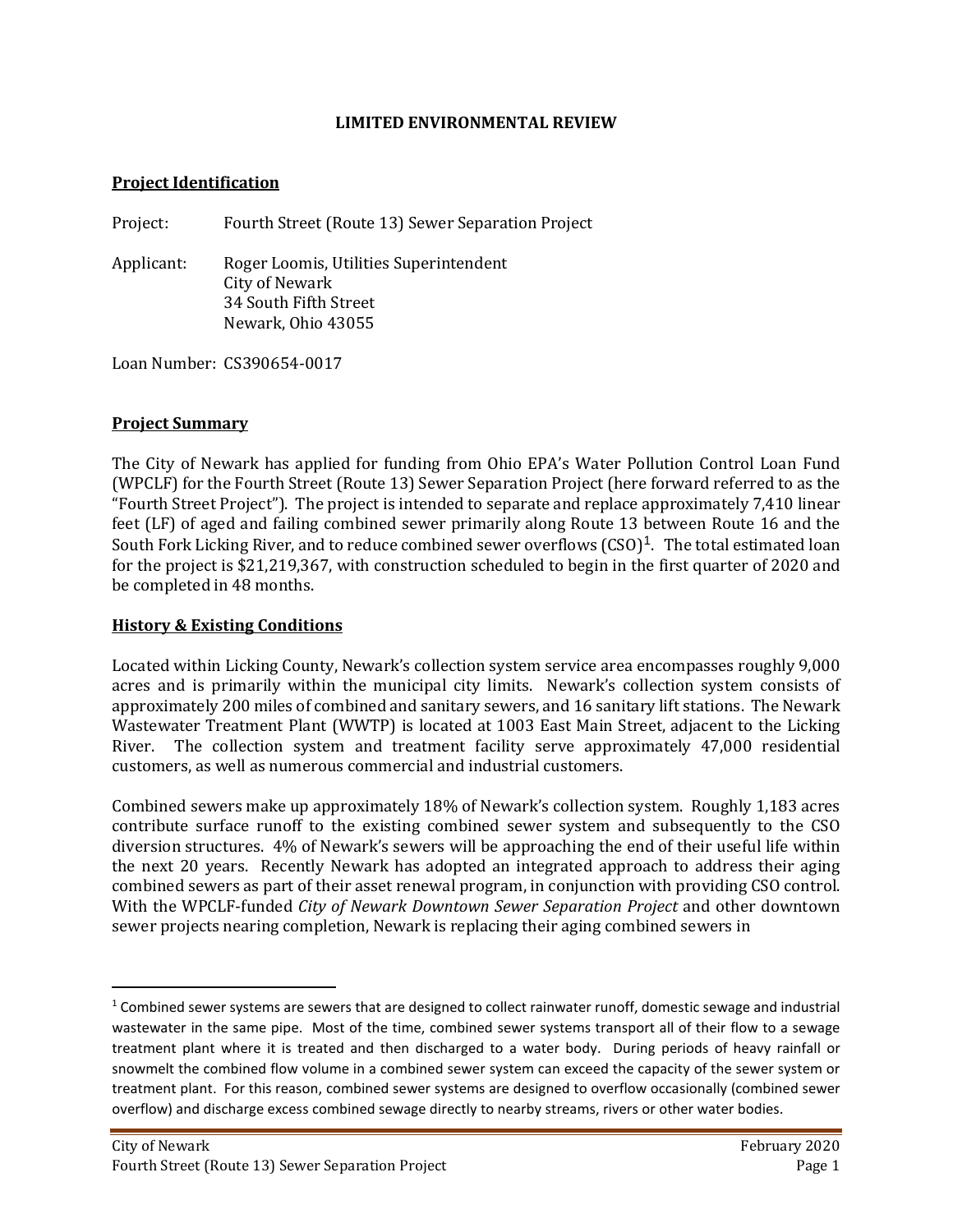the downtown area with new sanitary and separate storm sewers through storm sewer separation. In addition, Newark is constructing green infrastructure in the project area to provide additional water quality benefits to the receiving stream.

There are currently 27 CSO diversion structures with 22 outfalls that discharge combined overflow to Raccoon Creek, South Fork Licking River, and North Fork Licking River, as authorized by Ohio EPA. All but one of these CSOs are active in a typical year.

The WWTP is designed to treat an average flow of 8 million gallons per day (MGD) of wastewater, and the current treatment capacity is 26 MGD. Newark currently limits the flow at the influent of the WWTP to 20 MGD, diverting any additional combined flow to the High Rate Treatment (HRT) facility that is located adjacent to the WWTP. Combined flow at the HRT receives screening and grit removal before being conveyed by gravity to an equalization (EQ) basin. The EQ basin has a capacity of 1 million gallons and has a junction chamber with an effluent isolation gate. The isolation gate modulates based on the influent flow to the WWTP, allowing flow from the EQ basin to drain back to the WWTP through the plant's main drain. If the EQ basin fills, an isolation gate at the HRT closes and the remaining combined flow downstream of the grit tanks receives full treatment through the HRT and subsequently discharges to the Licking River.

Newark submitted to Ohio EPA its Phase I Combined Sewer System Long Term Control Plan (LTCP) in September 1998 and the Phase I Combined Sewer LTCP Addendum in June 2004. The Phase I LTCP was developed by Newark to address the USEPA's requirements to treat or minimize CSO discharges. The addendum to the Phase I LTCP identified a plan to transport more wet weather flow to the existing wastewater treatment plant (WWTP) and a physical/chemical high-rate system to treat the increased peak flows at the WWTP. This recommendation was accepted by Ohio EPA and a compliance schedule was included in the NPDES permit that became effective August 1, 2006, with a modification being effective December 1, 2007.

Per the most recent National Pollutant Discharge Elimination System (NPDES) permit, Newark is required to prepare an LTCP Phase II. Newark submitted a draft of this plan to Ohio EPA in December 2016. The draft LTCP Phase II provided a prioritized, phased, and integrated approach for implementation of recommended projects to address Newark's remaining CSOs. Newark met with Ohio EPA in February 2017 to discuss the draft LTCP Phase II and is awaiting final plan approval.

As part of the LTCP Phase II, Newark identified four priority asset renewal areas that include critical areas of aging sewers, trunk sewers in most need of repair, maintenance issues, historic occurrences of surface flooding and water-in-basements, older water mains, and future plans for urban renewal. The Fourth Street Project is part of Priority Area 1 of this study and includes brick sewers that are approximately 130 years old and in urgent need of repair. Frequent maintenance is performed within this area to remove bricks that have fallen out and ended up at the influent to the CSO, as well as emergency repairs to address sink holes and infiltration. Due to the shallow nature and poor condition of these brick sewers, there is concern about the structural integrity of the sewers and street stability.

# **Project Description**

The scope and approach of the Fourth Street Project (see Figures 1 and 2) were developed from the LTCP Phase II recommendations, and consists of the following: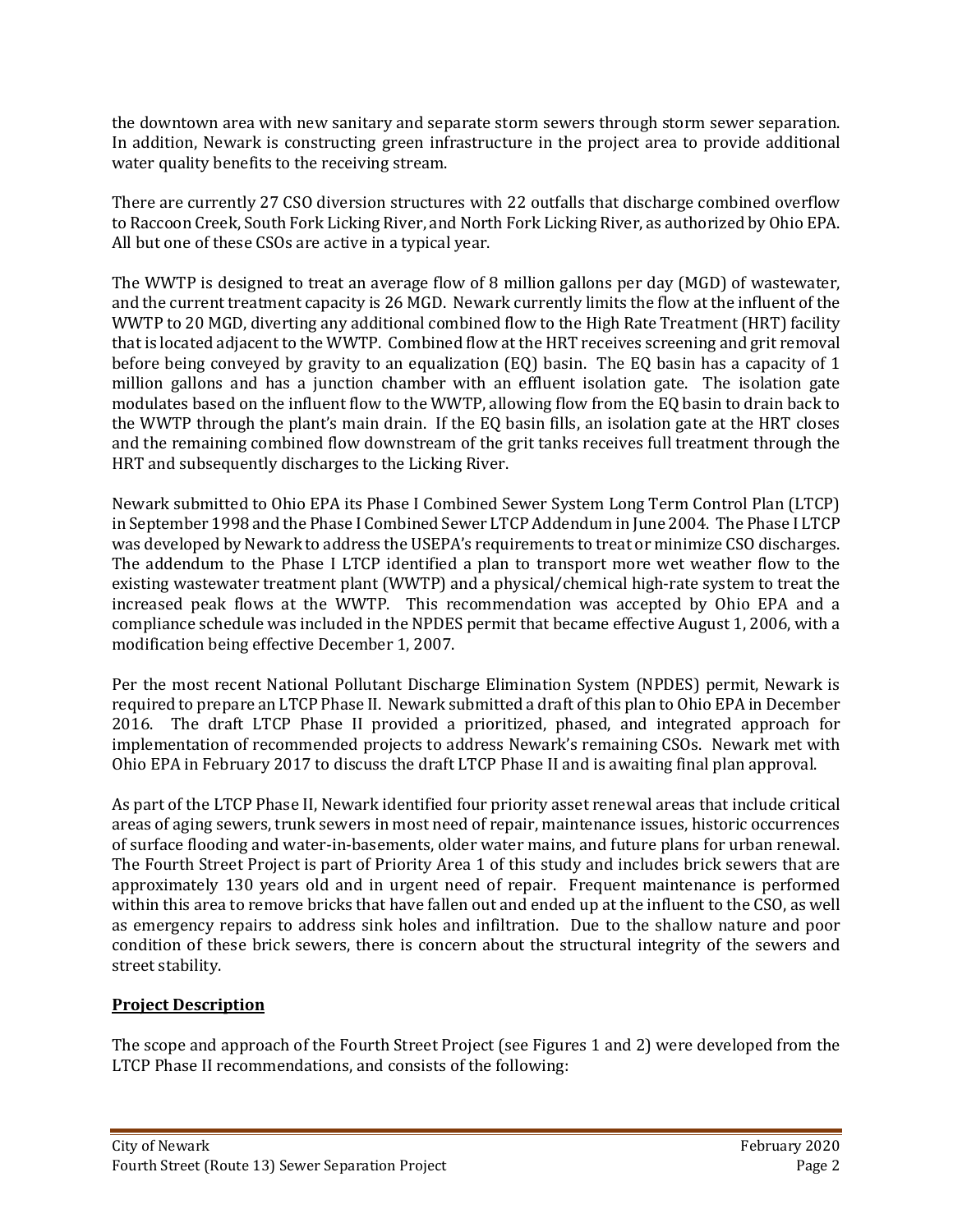- Replacing aged and deteriorated 36- and 48-inch brick combined sewer with approximately 7,410-LF of 8-inch through 54-inch sanitary sewer, primarily consisting of fiberglassreinforced polymer mortar and polyvinyl chloride.
- Installing approximately 6,835 LF of 12-inch through 42-inch diameter storm sewer.
- Upsizing the underflow sewer pipe for CSOs 1014A and 1014B.
- Installing green infrastructure, including bioswales, brick clay pavers, green planting areas, and shade tree bumper islands. Green infrastructure is estimated to reduce stormwater runoff volumes by 20%.
- The project also includes street reconstruction, streetscaping, replacement of fire hydrants, electrical work, and restoration activities.

# **Implementation**

Newark proposes to borrow the eligible cost for the project from Ohio's WPCLF. Newark will recover debt associated with the project from monthly sewer rates, and Newark has nominal rate increases scheduled through 2030 to pay for the numerous wastewater projects and improvements both completed and planned. The 2020 monthly residential sewer rate in Newark is \$26.79 (\$321.48 annually), based on average monthly water usage. This is 0.83 percent of the median household income of \$38,913, which is considered affordable.

The total loan amount is \$21,219,367. This project qualifies for a zero percent, 30-year construction loan for CSO-related projects. Borrowing at zero percent will save Newark approximately \$9,230,000 over the life of the loan compared to the current market rate of 2.54 percent. Construction is expected to begin in the first quarter of 2020 and be completed in 48 months.

### **Public Participation**

Newark has worked closely with the general public and local public officials on earlier projects located in their community that were funded through the WPCLF. The Fourth Street Project has been discussed at Newark City Council and Service Committee meetings, has been detailed on Newark's website, and many affected residents and/or property owners have been spoken to directly about the project. Advance notice to residents in the form of a letter and various other forms of public noticing will precede construction. Newark is not aware of controversy surrounding this project.

# **Conclusion**

The proposed project meets the project type criteria for a Limited Environmental Review (LER); namely, it is an action within an existing public wastewater collection system which involves the functional replacement of and improvements to existing equipment. Furthermore, the project meets the other qualifying criteria for an LER; specifically, the proposed project:

**Will have no significant environmental effect and will require no specific impact mitigation** because construction will not adversely affect any special resource type, general construction environmental protections will be in place, construction actions will be timed to mitigate impacts to potential Indiana bat roosting trees, noise will be controlled with silencers on mobile equipment, dust and odors will be controlled, and air quality will be protected with emissions controls on mobile equipment and with the use of street sweeping and dust suppressants, as applicable. The project will have the public health and environmental benefits related to reducing risks related to potential human contact with raw sewage and the associated nutrient discharge to streams from CSOs.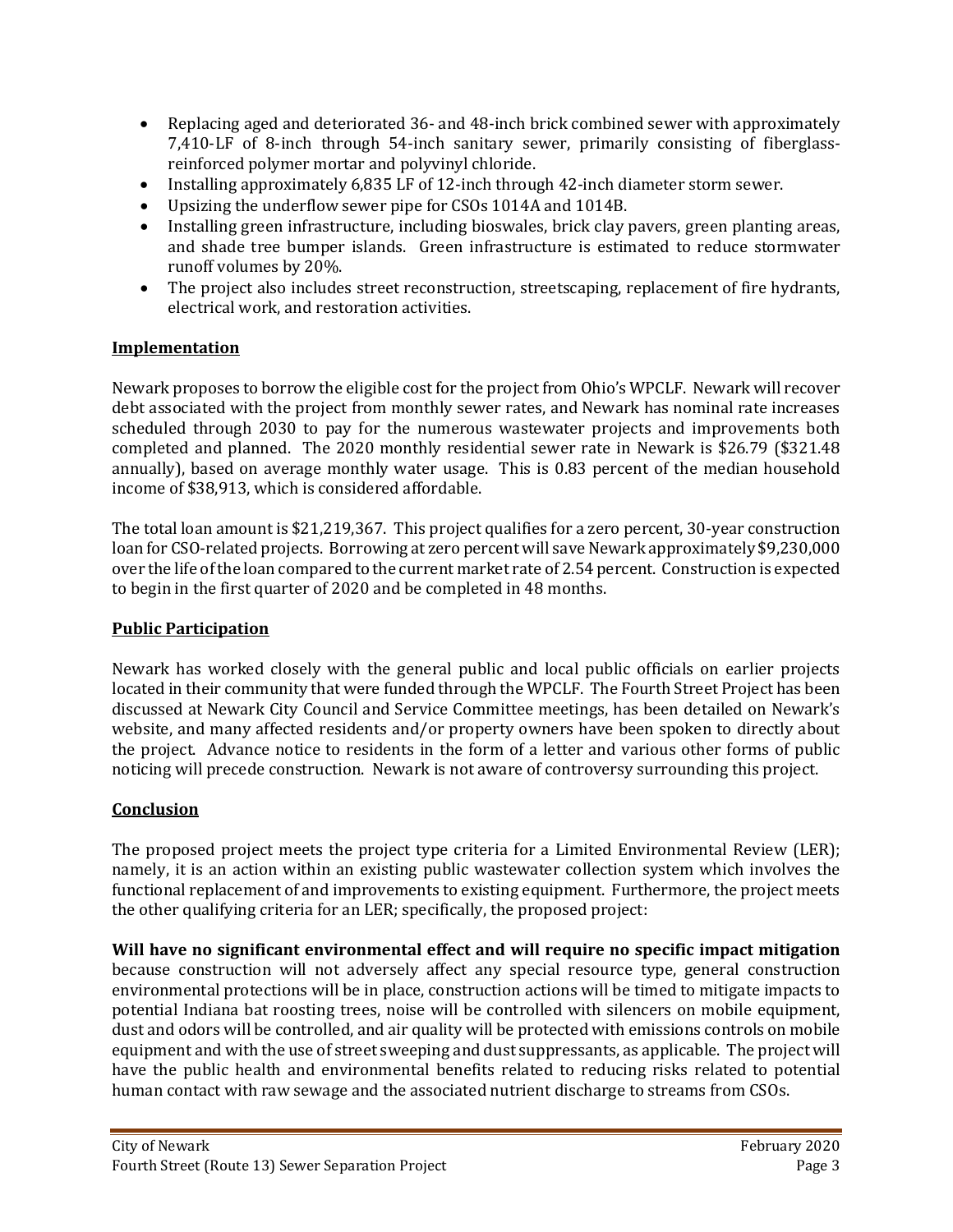**Will have no effect on high-value environmental resources** because the construction will be limited to the replacement of sewer pipes within the existing sewer alignment and utility rights-ofway. There will be no effects to the following: floodplains, wetlands, state and federally designated wild and scenic rivers, recreational rivers, or wildlife areas, and archaeological, historic or cultural resources.

**Is cost-effective** because the planned project is the most cost-effective alternative, as it will increase wet-weather storage and transport, reduce CSO events, eliminate structures that are aged and failing, and optimize existing wastewater infrastructure to allow for future LTCP Phase II projects.

**Is not a controversial action** because nominal local rate increases have been instituted to pay for various improvements to Newark's wastewater collection and treatment system in response to Newark's required LTCP and LTCP Phase II. The rates that Newark applies to its general service area are affordable. It will have no effect on population, nor will it have significant adverse environmental effects that could raise public concern.

**Does not create a new, or relocate an existing discharge to surface or ground waters, and will not result in substantial increases in the volume of discharge or the loading of pollutants from an existing source or from new facilities to receiving waters** because the project does not require the expansion of Newark's wastewater treatment facility beyond its current design capacity, the installation of a satellite treatment facility, or other action that could increase discharges or add or relocate discharge points.

**Will not provide capacity to serve a population substantially greater than the existing population** because increases in treatment capacity or service extensions into undeveloped areas have not been included in the project. Thus, the project will not result in adverse secondary (development-related) environmental impacts, such as farmland or wetland conversion for building purposes.

# **Contact info**

R. Eric Schultz Division of Environmental & Financial Assistance Ohio Environmental Protection Agency P.O. Box 1049 Columbus, Ohio 43216-1049 Phone: (614) 644-3713 E-mail: [eric.schultz@epa.ohio.gov](mailto:eric.schultz@epa.ohio.gov)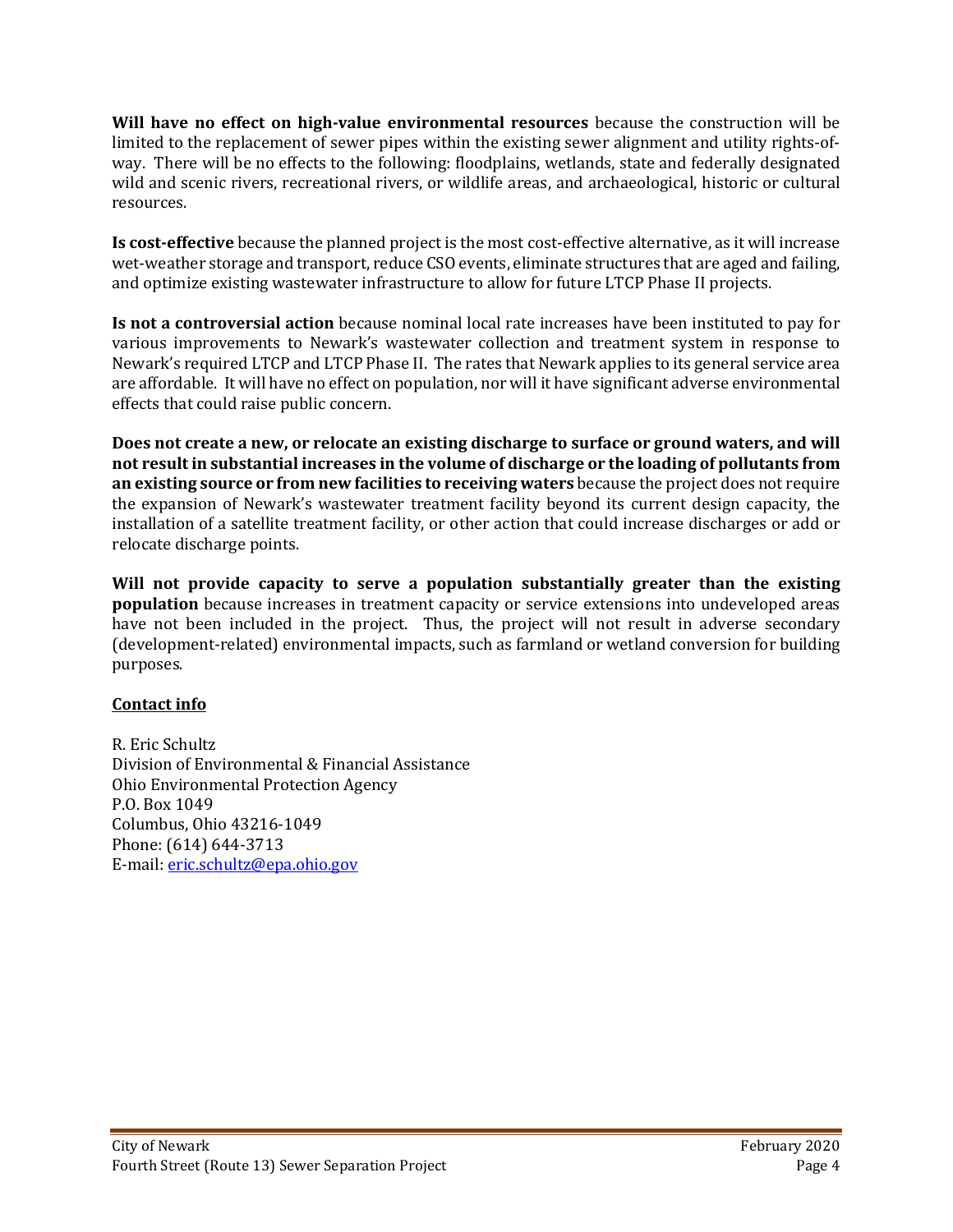

**Figure 1: General project location (in red).**